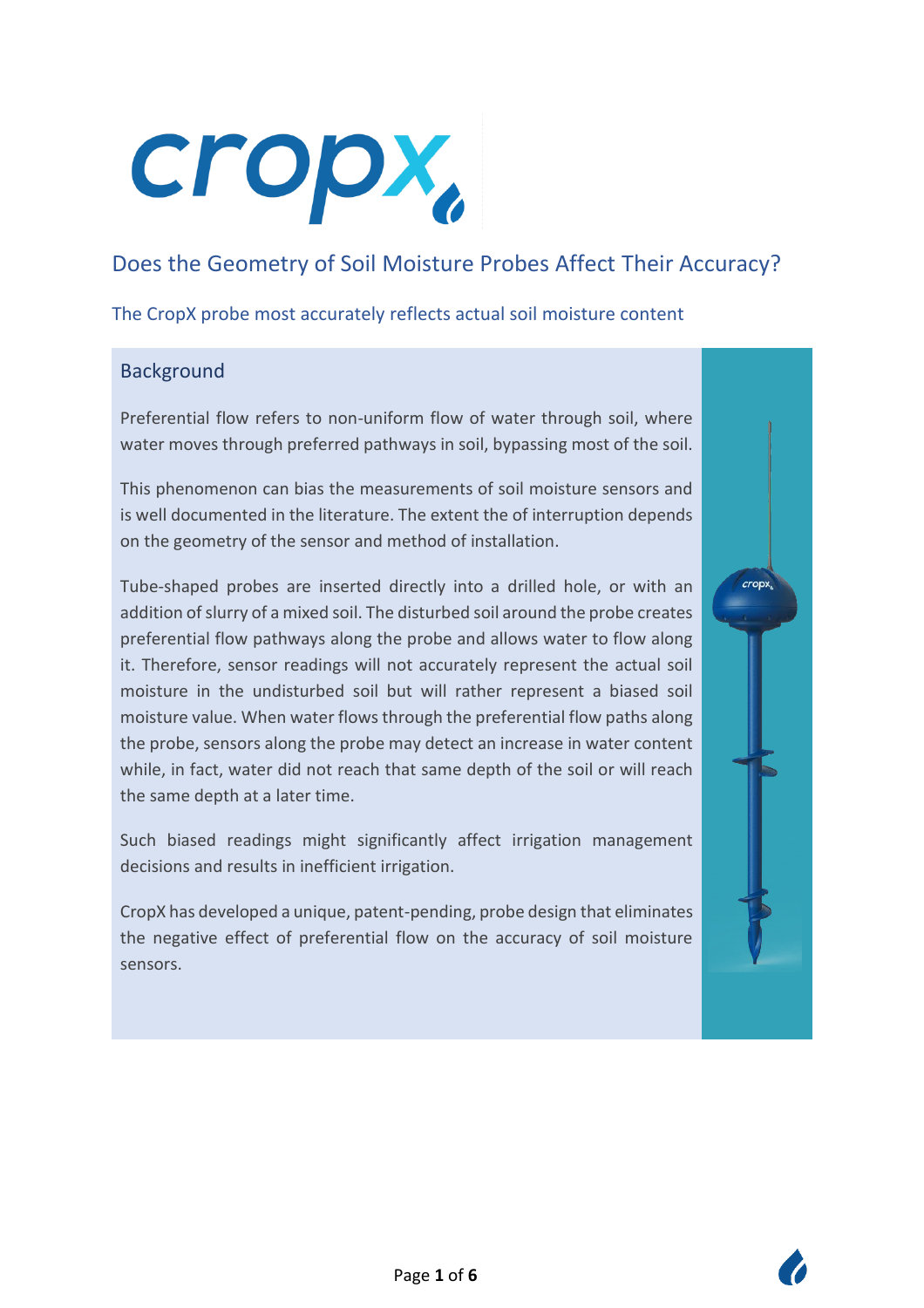# The CropX Probe

CropX developed a revolutionary soil profile moisture probe with patented spiral geometry that allows fast and easy installation, spatial accuracy and unbiased results due to the prevention of preferential water flow around the probe. ADR moisture sensors are located on a wing-like spiral, connected to the main tube body. The probe is screwed into a narrowdrilled hole and so the spirals (carrying the sensing electrodes) cut into a relatively undisturbed soil, not affected by preferential flow pathways created by the drill and the tube.

#### **Studies show that the CropX probe is superior to other commercially available probes**

The objective of our studies was to examine the effect of the probe geometry on water flow around the sensors and the corresponding readings. The assumption is that the unique geometry of the CropX sensors minimizes preferential flow effect and, therefore, results in readings that precisely represent the actual moisture in the soil.

Our studies show that the CropX spiral sensor is superior to other commercially available sensors in representing soil moisture in undisturbed soil, where the plants absorb water from. We performed three sets of experiments in order to test the effect of probe geometry on sensor readings:

- **Computer simulations comparing different commercial probes and their geometry.**
- **Comparing CropX probes with spirals to CropX probes without spirals.**
- **Comparing probes with spirals to tensiometers.**

**Results of the field trials we conducted support the computer simulations.**

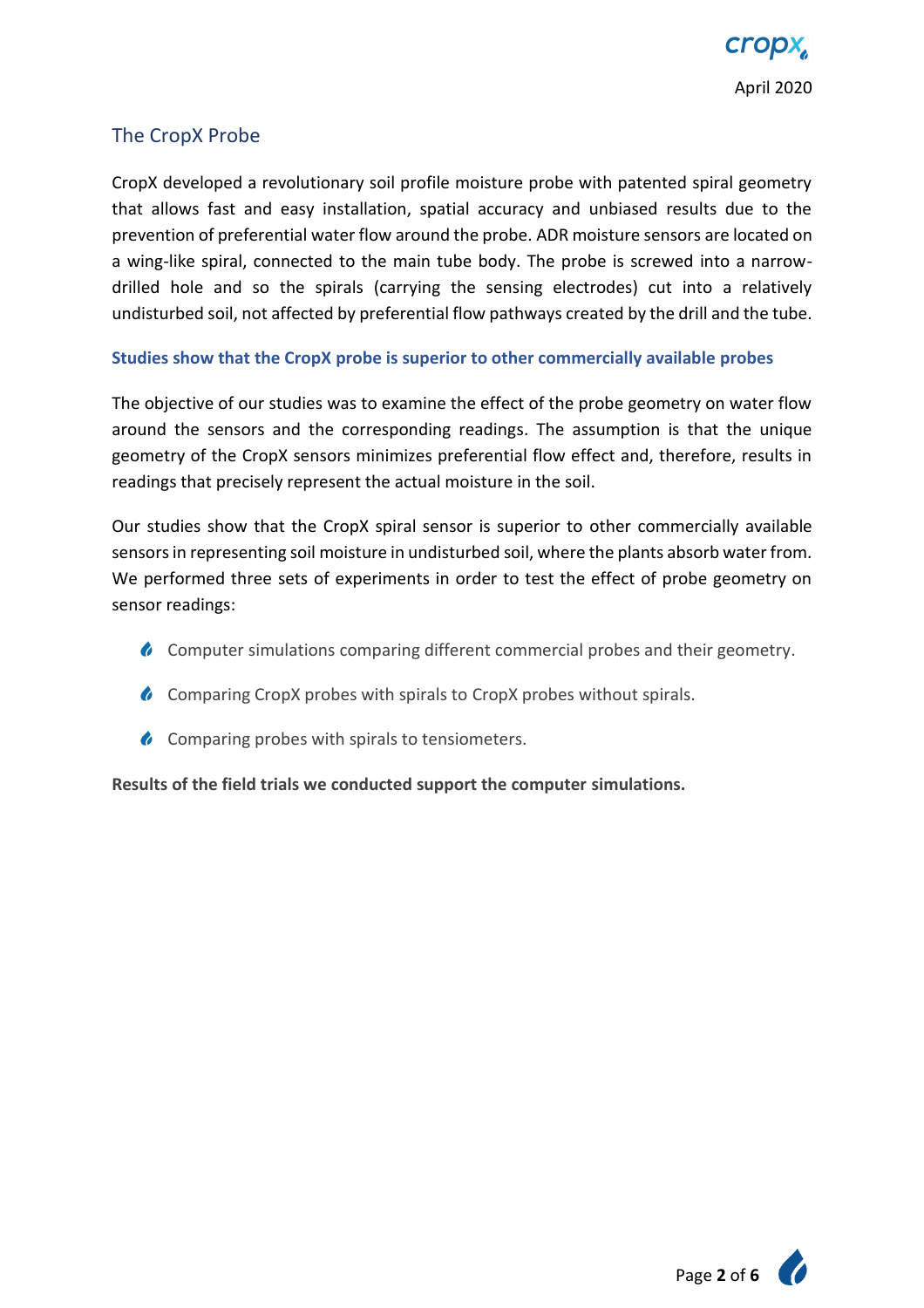# Computer Simulations

Water flow in the soil and around the sensors was simulated by the Hydrus 3D software. The simulations were performed using different soil textures: loamy soil, silty loam, sandy loam and 2 types of silty clay loam.

Overall, 20 different simulation have been performed in every soil type giving a total of 100 simulations. The evaluation of soil moisture in the undisturbed soil was made by setting observation points far from the sensor at the same depth.

Moisture readings of the CropX spiral sensors at both the 21cm and 46cm depths agreed closely with the undisturbed soil moisture following an irrigation. The tube and fork type sensors exhibit a much higher "spike" in moisture readings immediately following an irrigation compared to undisturbed soil.

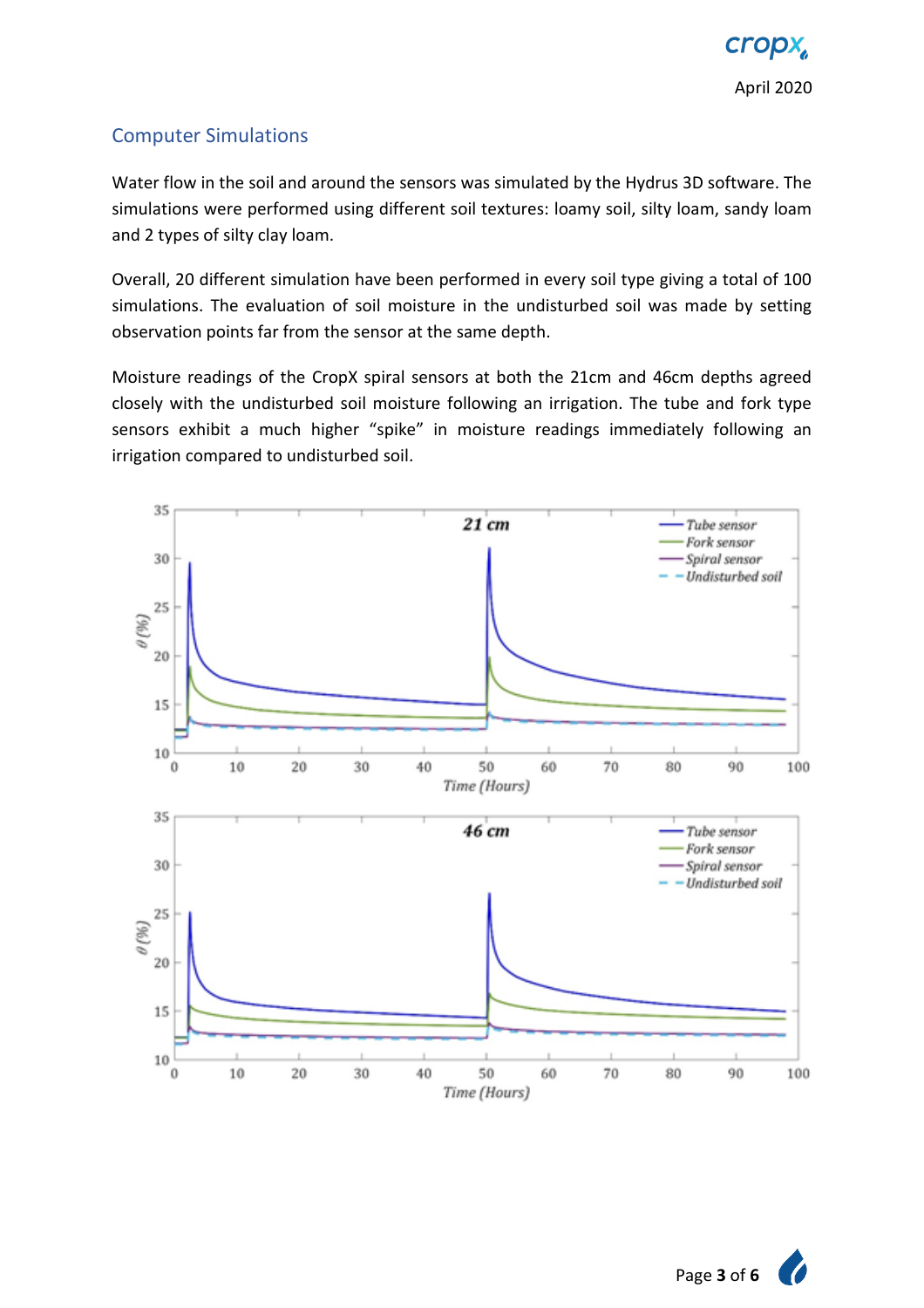

#### Field Trial - CropX probes with spirals vs. probes without spirals

We manufactured 'tube-shaped' probes that do not have the typical spirals design. CropX sensors (electrodes) were installed directly on the probe. This enabled us to evaluate the effect of the probe design, while using the same sensor technology. 'Tube-shaped' probes were installed in different soil types, just next to probes with the original design that includes the spirals.





Probes without the spirals showed a more significant water movement and responded significantly earlier (45-75 minutes) than probes with spirals. Absolute reading of sensors on spirals are higher due to higher soil density in the undisturbed soil.



\* Tube sensor = CropX probe without spirals- CropX Probe with spirals

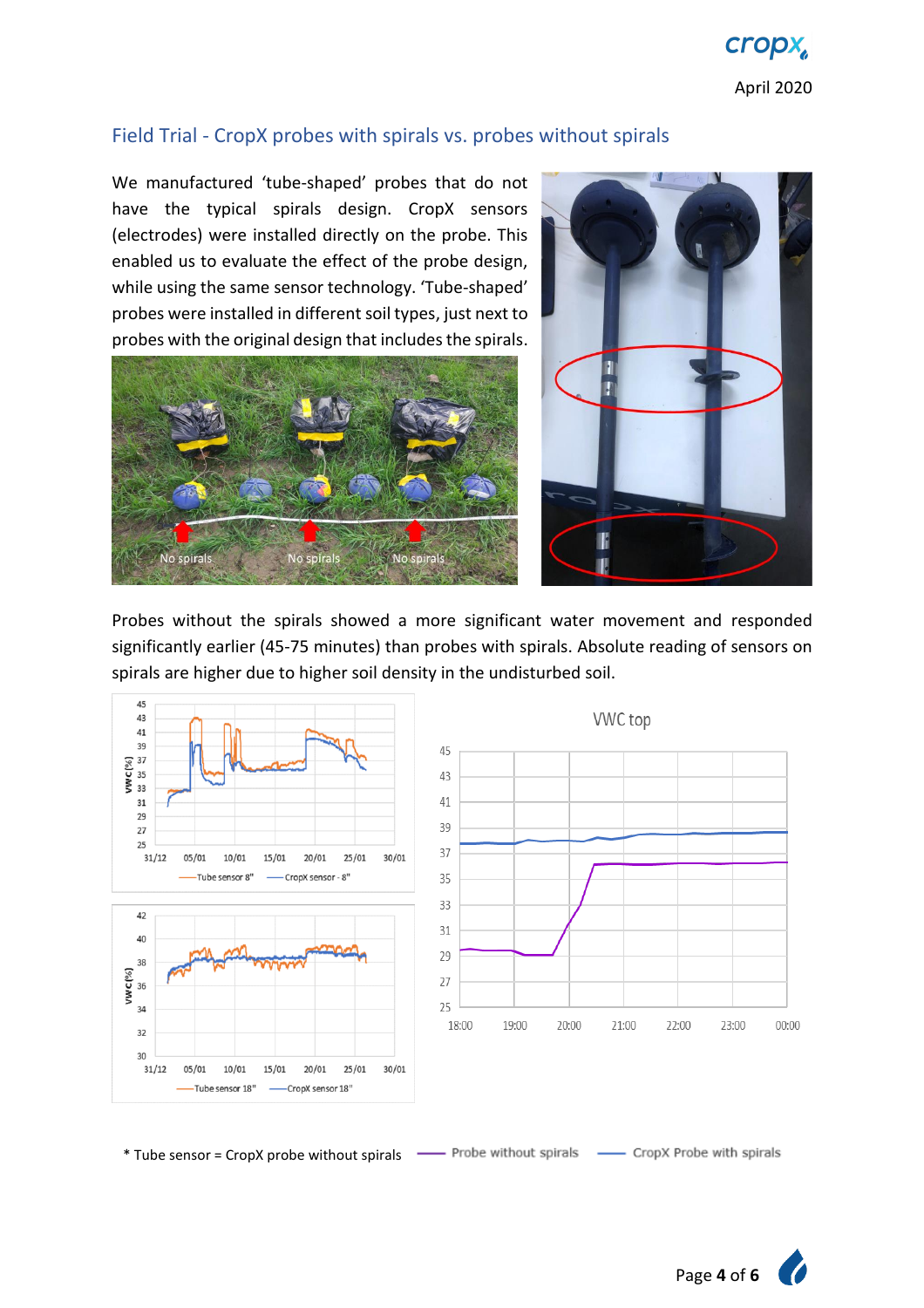#### Probes with spirals vs. tensiometers

A trial was conducted in various drip-irrigated crops in Southern Israel. CropX sensor readings were compared to readings of tensiometers.

Volatility of the readings and spike height were much larger in the tensiometers, compared to CropX sensors.



The larger spikes in the tensiometer graphs are a result of preferential flow along the tensiometer tube. This shows that the unique geometry of the CropX probes minimize result in readings that better reflect the actual soil moisture.

#### Summary

Preferential flow of water in soil is a well-known phenomenon. When installing soil moisture probes, it is impossible to avoid disturbing soil structure around the probe. As a result, preferential flow paths are formed in the immediate surrounding of probe. The increased water flow around the sensors may bias their readings and, therefore, the irrigation management decisions.

Our studies show that probe geometry may significantly affect the accuracy of the soil moisture sensors. Probes with a geometry that that minimally disturb soil structure, such as the spiral design of CropX probes, are found to be superior to other commercially available probes and provide more accurate readings that closely represent the moisture content of the soil.